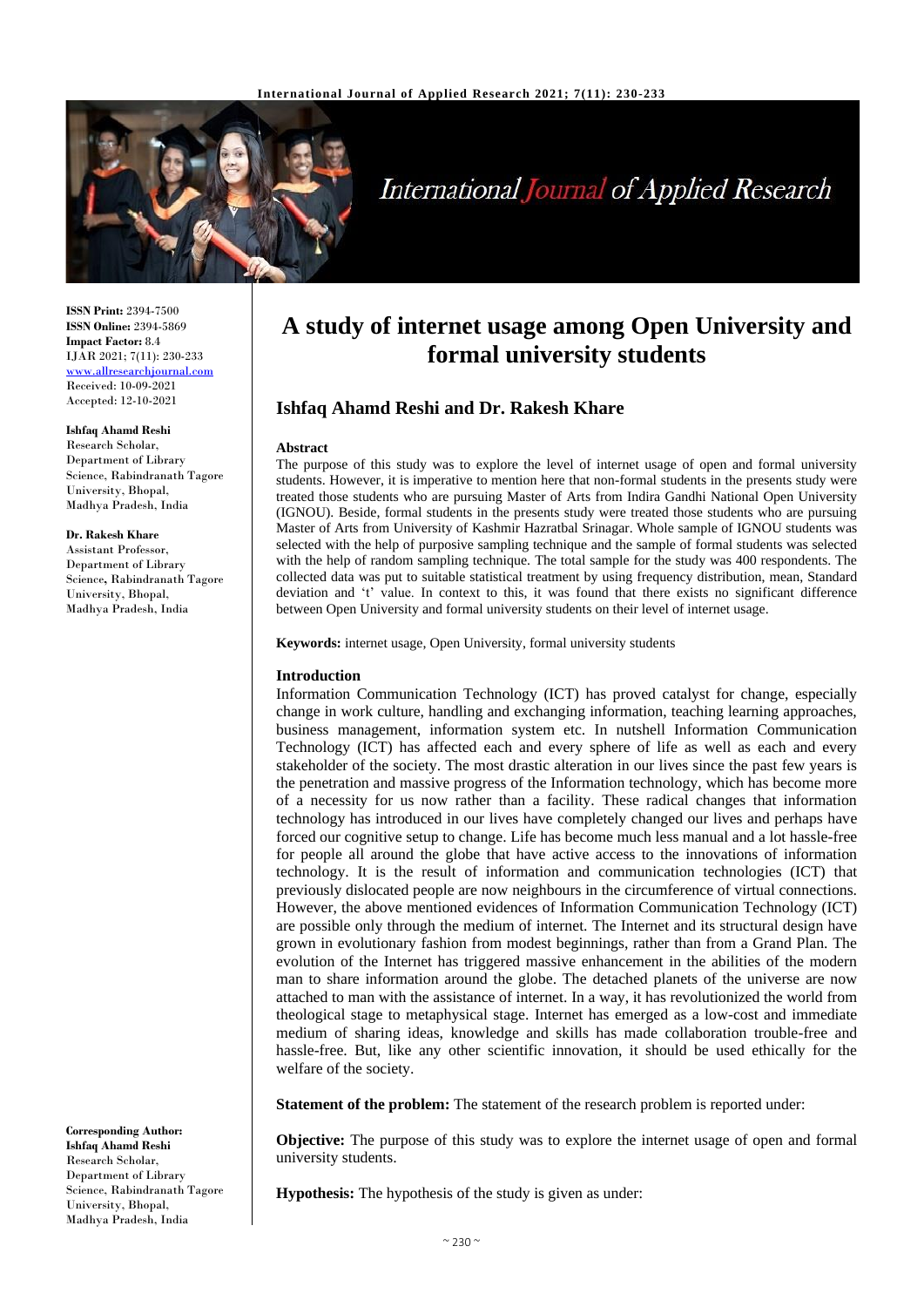International Journal of Applied Research [http://www.allresearchjournal.com](http://www.allresearchjournal.com/)

To explore the level of internet usage of open and formal university students.

**Delimitations of the study:** During the whole research process lot or constraints were faced by the investigator. However, investigator made ample efforts to delimit these constraints upto maximum extent. Consequents the research delimited the present study to following domains:

- 1) The presents study was delimited to 400 respondents.
- 2) The presents study was delimited to formal university and Open University students.
- 3) The present study was delimited to internet usage and elearning variable.

**Methodology:** The present study has been operated through descriptive survey method. Further, parameters of the study are based on below mentioned parameters.

- Sample: The researcher made a list of schools both respondents in formal and non-formal students. However, it is imperative to mention here that nonformal students in the presents study were treated those students who are pursuing Master of Arts from Indira Gandhi National Open University (IGNOU). Beside, formal students in the presents study were treated those students who are pursuing Master of Arts from University of Kashmir Hazratbal Srinagar.
- **Sampling technique:** Whole sample of IGNOU students was selected with the help of purposive sampling technique and the sample of formal students was selected with the help of random sampling technique. Thus, the required sample was selected with the help of random cum purposive sampling technique. The total sample for the study was 400 respondents.
- **Statistical treatment:** The collected data was put to suitable statistical treatment by using frequency distribution, mean, Standard deviation and 't' value.

**Analysis and interpretation of the results:** The analyse and interpretations of the results are reported as under:

**Table 1:** Showing Frequency and Percent Wise Distribution of open and formal university students on Various Level of Internet Usage (IU)

| LIU        | <b>OUS</b>       |            | <b>FUS</b>       |            |  |
|------------|------------------|------------|------------------|------------|--|
|            | <b>Frequency</b> | Percentage | <b>Frequency</b> | Percentage |  |
| <b>EHU</b> | 90               | 45.00      | 80               | 40.00      |  |
| HU         | 60               | 30.00      | 60               | 30.00      |  |
| AAU        | 20               | 10.00      | 30               | 15.00      |  |
| MU         | 10               | 5.00       | 10               | 5.00       |  |
| <b>BAU</b> | 0.00             | 0.00       | 0.00             | 0.00       |  |
| LU         | 0.00             | 0.00       | 0.00             | 0.00       |  |
| ELU        | 0.00             | 0.00       | 0.00             | 0.00       |  |
| Total      | 400              | 100        | 400              | 100        |  |

#### **Index**

- $OUS = Open University students.$
- $\blacksquare$  FUS = Formal university students.
- $\blacksquare$  LIU = Levels of Internet Usage.
- $EUH = Extremely High Usage.$
- $HU = High Usage.$
- $MU = Moderate Usage.$
- $\blacksquare$  BAU = Below Average Usage.
- $\blacksquare$  LU = Low Usage.
- $\blacksquare$  ELU = Extreme Low Usage.
- EUGS = Engineering Undergraduate Students.

AUGS = Academic Under Graduate Students.



**Fig 1:** Showing graphical representation of open and formal university students on Various Level of Internet Usage (IU)

- OUS = Open University students.
- $\blacksquare$  FUS= Formal university students.
- LIU= Levels of Internet Usage.
- **EUH** Extremely High Usage.
- $\blacksquare$  HU= High Usage.
- MU=Moderate Usage.
- BAU= Below Average Usage.
- LU= Low Usage.
- ELU= Extreme Low Usage.
- **EUGS**= Engineering Undergraduate Students.
- AUGS= Academic Under Graduate Students.

**Interpretation:** The results presented in table 1 (Please refer Fig. 1) Gives information about the mean Frequency and Percent Wise Distribution of open and formal university students On Various Level of Internet Usage (IU). The results reveal that among Open University students (IGNOU Students) 4.00% (F=90) respondents were observed with extreme high internet usage (EHU). Besides, it was found that 30.00% (F=60) Open University students (IGNOU Students) were observed high level of internet usage (HU). In the same table it was found that  $10\%$  (F=20) Open University students (IGNOU Students) were observed with above average level of internet usage (AAU). Meanwhile, the results report that  $0.00\%$  (F= 0.00) Open University students (IGNOU Students) were seen with moderate level of internet usage (MU). In addition to this it was found that 0% (F=0) Open University students (IGNOU Students) were reported with below average level of internet usage (BAU). Further, the results generalize that 0% (F=0) Open University students (IGNOU Students) (EUGS) were found with low level internet usage (LU). Additionally, it was revealed that 0% (F=0) Open University students (IGNOU Students) generate extreme low level of internet usage (ELU). Coming towards their counterparts in the same table, (Kashmir University students), it was found that 40. 07% (F=80) were reported with extreme high level of internet usage (EHU). Inconsonance to same, the results again indicate that 30.00% (F=60) formal students (Kashmir university students) were highly inclined towards internet usage (HIU). The perusal of the results in the same table indicate that among formal students (Kashmir university students) 15% (F=30) were seen with above average level of internet usage (AAU). Meanwhile, the results report that 5% (F= 10) formal students (Kashmir university students) were seen with moderate level of internet usage (MU). In addition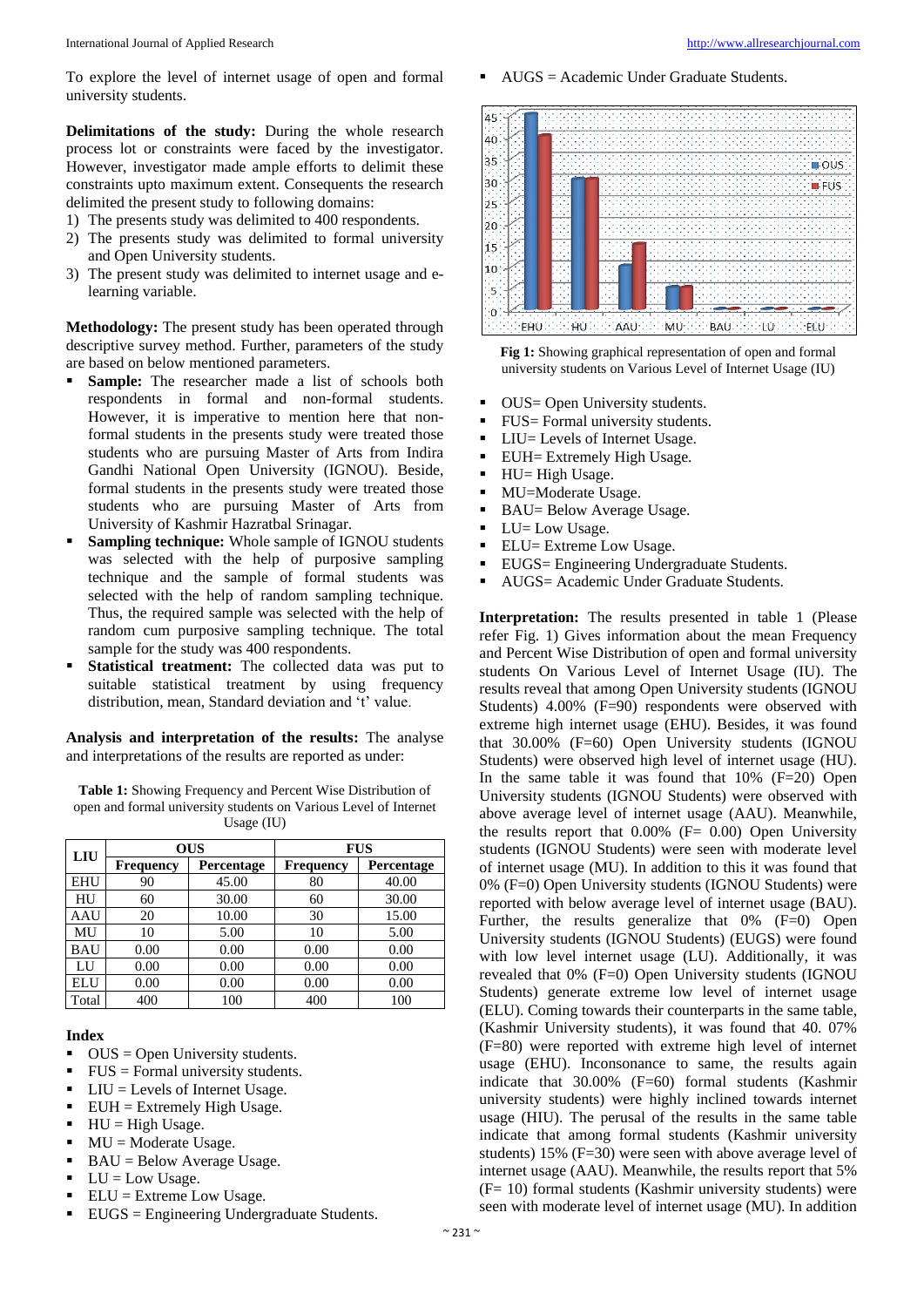to this it was found that  $0.0\%$  (F=0.00) formal students (Kashmir university students) were reported with below average level of internet usage (BAU). Further, the results generalize that  $0.00\%$  (F=0.00) formal students (Kashmir university students) were found with low internet usage (LU). Additionally, it was revealed that 0.00% (F=0.00) formal students (Kashmir university students) generate extreme low level of internet usage (ELU).

**Table 2:** Showing composite Frequency and Percent Wise Distribution of open and formal university students on Various Level of Internet Usage (IU)

| LIU        | <b>Composite Analysis</b> |            |  |  |
|------------|---------------------------|------------|--|--|
|            | <b>Frequency</b>          | Percentage |  |  |
| <b>EHU</b> | 170                       | 42.2       |  |  |
| HU         | 120                       | 30.00      |  |  |
| AAU        | 50                        | 12.5       |  |  |
| MU         | 20                        | 5.00       |  |  |
| <b>BAU</b> | 0.00                      | 0.00       |  |  |
| LU         | 0.00                      | 0.00       |  |  |
| ELU        | 0.00                      | 0.00       |  |  |

#### **Index**

- $\bullet$  OUS = Open University students.
- $\text{FUS} = \text{Formal university students.}$
- $\blacksquare$  LIU = Levels of Internet Usage.
- $\blacksquare$  EUH = Extremely High Usage.
- $HU = High Usage.$
- $\blacksquare$  MU = Moderate Usage.
- $\blacksquare$  BAU = Below Average Usage.
- $\blacksquare$  LU = Low Usage.
- $\blacksquare$  ELU = Extreme Low Usage.
- EUGS = Engineering Undergraduate Students.
- AUGS = Academic Under Graduate Students.



**Fig 2:** Showing composite graphical representation of open and formal university students on Various Level of Internet Usage (IU)

- $\bullet$  OUS = Open University students.
- $\blacksquare$  FUS = Formal university students.
- $\blacksquare$  LIU = Levels of Internet Usage.
- $EUH = Extremely High Usage.$
- $\blacksquare$  HU = High Usage.
- $\blacksquare$  MU = Moderate Usage.
- $\blacksquare$  BAU = Below Average Usage.
- $\blacksquare$  LU = Low Usage.
- $\blacksquare$  ELU = Extreme Low Usage.
- EUGS = Engineering Undergraduate Students.
- $AUGS = Academic Under Graduate Students.$

**Interpretation:** The results presented in table 2 (Please refer Fig. 2) gives information about the mean frequency and percent wise distribution of open and formal university students on composite level of Internet Usage (IU). The results reveal that among open and formal university students (O&FUS Students) 42.2% (F=170.00) respondents were observed with extreme high internet usage (EHU). Besides, it was found that 30.00% (F=120) open and formal university students (O & FUS Students) were observed high level of internet usage (HU). In the same table it was found that  $12.5\%$  (F=50) open and formal university students (O&FUS Students) were observed with above average level of internet usage (AAU). Meanwhile, the results report that  $05.00.00\%$  (F= 20.00) open and formal university students (O & FUS Students) were seen with moderate level of internet usage (MU). In addition to this it was found that 0% (F=0) open and formal university students (O & FUS Students) were reported with below average level of internet usage (BAU). Further, the results generalize that  $0\%$  (F=0) open and formal university students (O&FUS Students) were found with low level internet usage (LU). Additionally, it was revealed that 0% (F=0) open and formal university students (O&FUS Students) generate extreme low level of internet usage (ELU).

| <b>Table 3:</b> Showing significance of difference between open and |  |
|---------------------------------------------------------------------|--|
| formal university students on Their Level of Internet usage (IU)    |  |

|                       | OUS   |      | FUS   |           | t' value |
|-----------------------|-------|------|-------|-----------|----------|
| <b>Internet Usage</b> | Mean  | SD   | Mean  | <b>SD</b> |          |
|                       | 59.16 | 9.39 | 59.29 | 9.28      | 0.14@    |

#### **Index**

- OUS = Open University students.
- FUS= Formal university students.
- $\bullet$   $\textcircled{e}$  = Insignificant at 0.01 level of significance.



**Fig 3:** Showing significance of difference between open and formal university students on Their Level of Internet usage (IU)

#### **Index**

- OUS = Open University students.
- FUS= Formal university students.
- $\bullet$   $\textcircled{e}$  = Insignificant at 0.01 level of significance.

Interpretation: The results reported in above mentioned table (Please refer table 3, Fig. 3) gives information about the mean significance of formal and open university students. The obtained results indicate that the mean value of Open University students (IGNOU Students) was reported 59.16 and the mean value of formal university students (Kashmir University students) was reported 59.29. When the both